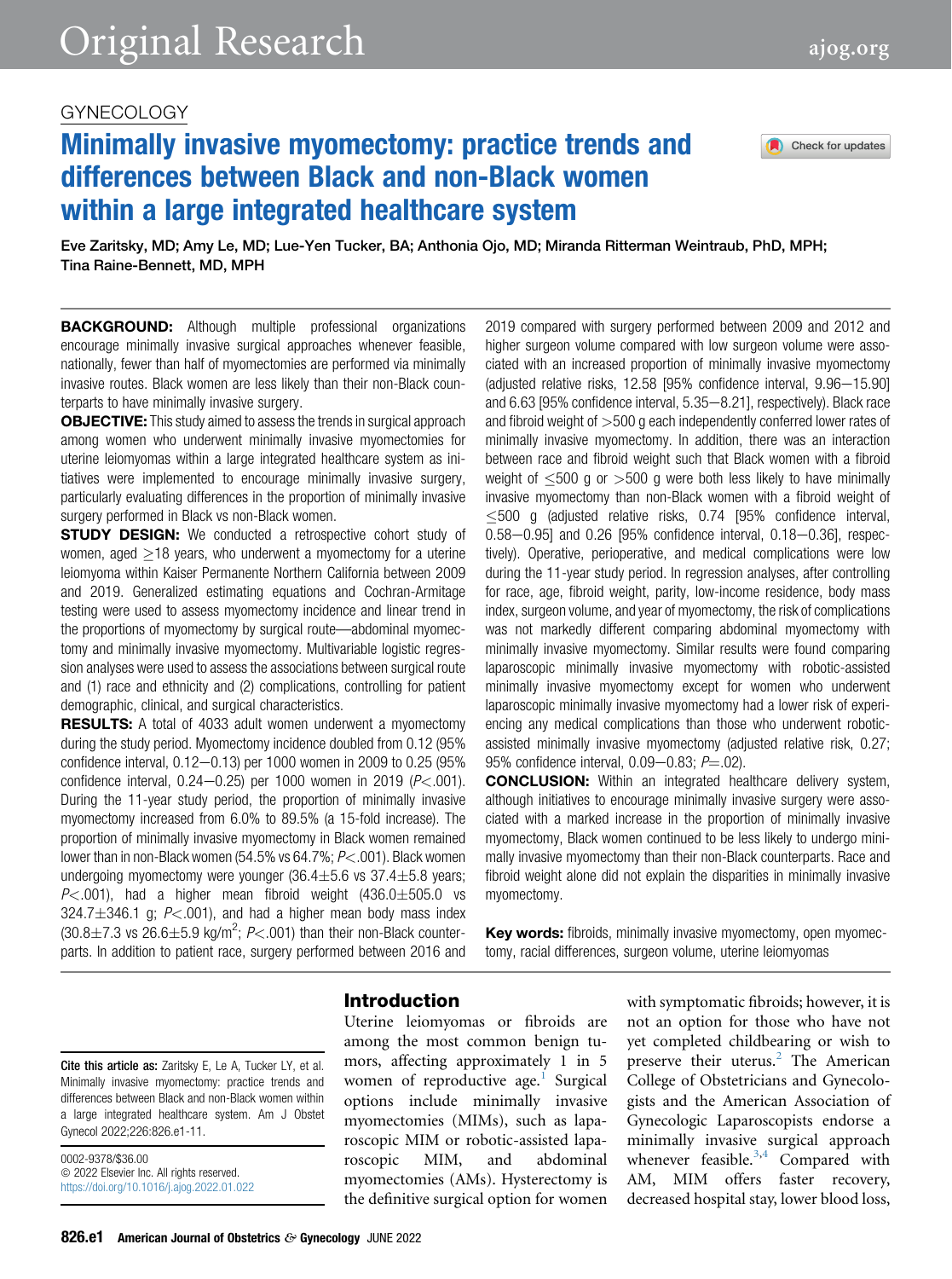# AJOG at a Glance

#### Why was this study conducted?

We aimed to describe trends of myomectomy surgical approach for uterine leiomyomas within a large integrated healthcare system focusing on the impact of patient demographic, clinical, and surgical characteristics. We further aimed to evaluate perioperative and medical complications associated with the route of myomectomy.

#### Key findings

From 2009 to 2019, the proportion of minimally invasive myomectomies increased 15-fold from 6.0% to 89.5%. Black women were less likely than their non-Black counterparts to receive a minimally invasive myomectomy (MIM). In addition to race and ethnicity, factors associated with surgical route included fibroid weight and surgeon experience. There was no difference in postoperative complications between abdominal myomectomy and MIM.

#### What does this add to what is known?

This study demonstrated changes in practice patterns over time and further highlighted racial differences.

and adhesion formation.<sup>[5](#page-9-4)</sup> Despite these guidelines, the American College of Surgeons National Surgical Quality Improvement Project database demonstrates that only 40% of myomectomies are minimally invasive.<sup>[5](#page-9-4),[6](#page-9-5)</sup>

Nationally, Black women are more likely than White women to undergo both AM and hysterectomy (relative risk  $[RR]$ , 2.4 and 6.8, respectively).<sup>[7](#page-9-6)</sup> Although several studies have assessed the association of patient race and ethnicity with the route of hysterectomy, $8-14$  $8-14$  there has been a paucity of published studies assessing the association between patient race and ethnicity and myomectomy practice patterns. Furthermore, it is important to assess factors associated with gynecologic surgery for uterine fibroids in Black and non-Black women to understand if observed differences in route of surgery can be attributed to patient characteristics, which may include modifiable and nonmodifiable factors, or system characteristics, which may be amenable to change through quality initiatives.

Beginning in 2008, Kaiser Permanente Northern California (KPNC), an integrated healthcare delivery system, implemented a quality improvement initiative involving leadership engagement, surgeon training, low-volume surgeon reduction, and best practice

encouragement to increase the rates of minimally invasive surgery.<sup>[15](#page-9-8)[,16](#page-9-9)</sup> Trend analysis of hysterectomy for benign indications demonstrated an increase in the proportion of minimally invasive hysterectomies from 39.8% in 2008 to 93.1% in 2015 with a higher annual relative rate increase in minimally invasive hysterectomies for racial and ethnic minority patients than their White counterparts. Racial and ethnic disparities in minimally invasive hysterectomy were no longer observed within 2 years of th[e](#page-9-8) quality improvement initiation.<sup>15-17</sup> Beginning in 2010 and 2013, region-wide initiatives were taken to increase gynecologic surgeon proficiency with training and limiting privileges in performing laparoscopic MIM and then robotic-assisted MIM to maintain at least 10 cases per year.<sup>[16](#page-9-9)</sup>

We conducted a retrospective dataonly cohort study of women who underwent a myomectomy for a uterine leiomyoma within KPNC, which serves >4 million members who are representative of Northern California's diverse population.[18](#page-9-10) We aimed to describe the overall trends in MIM from 2009 to 2019 and to assess variations in rates of MIM between Black and non-Black patients. We hypothesized that the rates of MIM would increase during the study period for all patients and that variations between Black and non-Black patients would diminish over time.

# Materials and Methods

We used data from the KPNC electronic health records (EHRs) to identify adult women, aged  $\geq$  18 years, who underwent a myomectomy for a benign uterine leiomyoma within KPNC hospitals between January 1, 2009, and December 31, 2019. Myomectomy cases were identified using the International Classification of Diseases, Ninth and Tenth Revisions, Clinical Modification (ICD-9-CM and ICD-10-CM) procedure codes and Current Procedural Terminology (CPT) code and ICD-9-CM and 10-CM principal discharge diagnosis codes. Patients were excluded if they had a documented history of previous hysterectomy or concomitant hysterectomy at the time of the myomectomy or had coded pregnancy-related diagnoses 30 days before and after myomectomy. Additional exclusion criteria included diagnosis of leiomyosarcoma or lack of active KPNC membership in the year before myomectomy and 30 days after myomectomy. The study investigators (E.Z., A.L., and A.O.) conducted a structured EHR review on a random sample of 2.6% of the yearly myomectomy cases to validate case selection and found an accuracy of 95.2% with an estimated margin of error of 0.041 (95% confidence interval  $[CI]$ , 91.1-99.3). Oversight and approval to conduct this study with waiver of consent were approved by the Kaiser Foundation Research Institute's Institutional Review Board, and funding was supported by a grant from the KPNC Community Health Program (RNG210357).

Our primary outcomes of interest were incidence of myomectomy and surgical route of myomectomy over time; specifically, AM and MIM, including laparoscopic and roboticassisted MIMs. Secondary outcomes included procedure-related complications identified using ICD-9-CM and 10-CM procedure and diagnosis codes and CPT codes. Complications were grouped into 3 categories: operative (eg, bladder, ureteral, intestinal, or vascular), medical (eg, venous thromboembolism,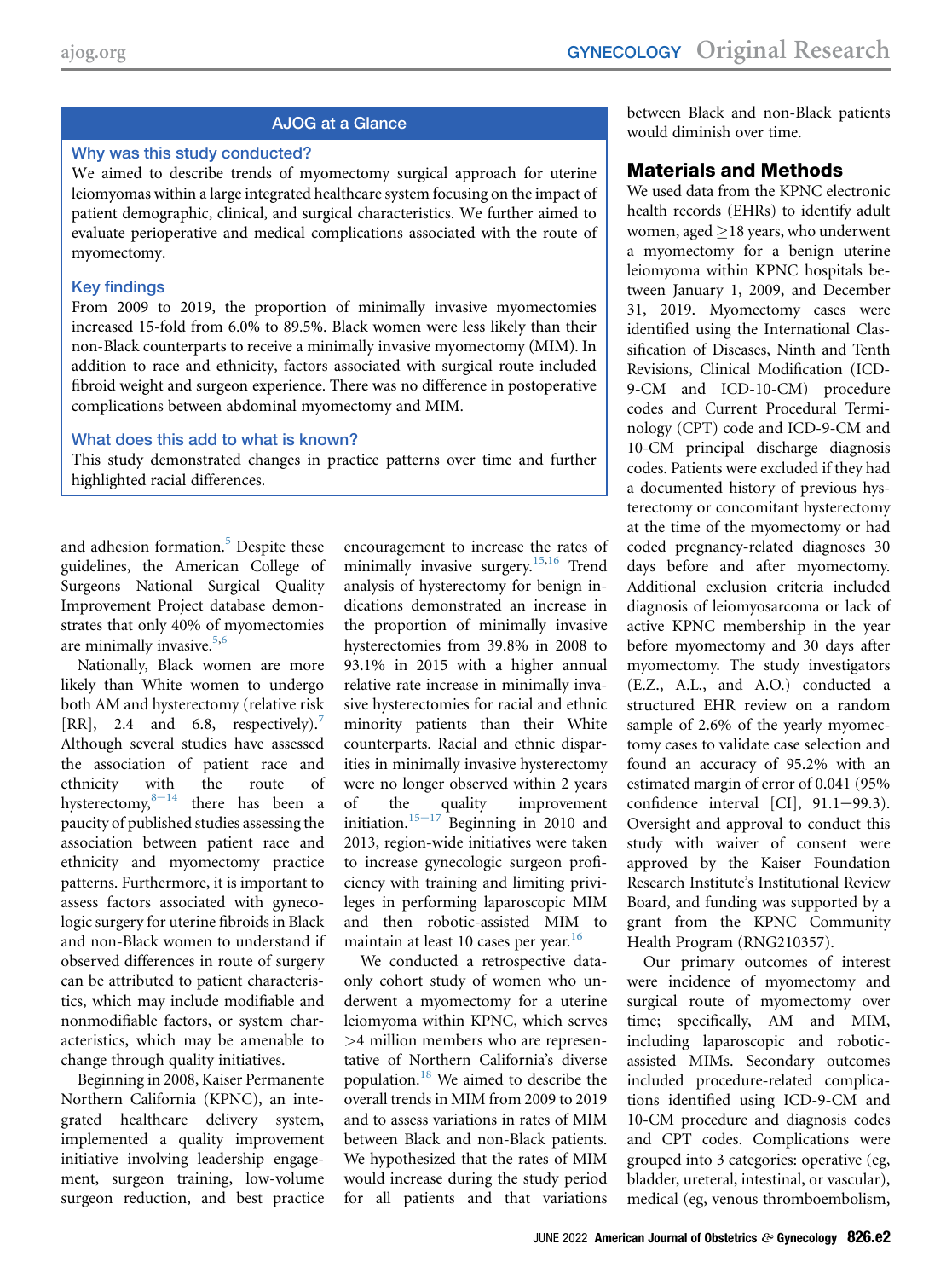cardiovascular, pulmonary, or urinary or renal), and perioperative (eg, hemorrhage, blood transfusion, wound, gastrointestinal obstruction, or fistula). Exposure characteristics included race and ethnicity (Black vs non-Black) and fibroid weight in grams (as a proxy for fibroid size). Race and ethnicity is selfreported. "Black" is non-Hispanic or non-Latinx Black, "non-Black" includes Hispanic or Latinx of any race, non-Hispanic or non-Latinx Asian (including Pacific Islanders and Native Hawaiian), non-Hispanic or non-Latinx White, and non-Hispanic or non-Latinx other (including 158 more than 1 race, 19 American Indians or Alaskan Natives, and 71 unknowns, a total of 248). We initially compared all race and ethnicity groups when evaluating the proportion of MIM over time and found that Black women consistently had lower MIM [\(Supplemental Table 1\)](#page-10-0). Given the effect of implicit bias, systemic racism, and societal constructs of race on health outcomes, we decided to compare Black women with non-Black women.

Patient demographic and clinical characteristics considered as additional potential confounders included age categories in years  $(18-34, 35-44, and)$ 45), low-income residence (address of patient residence was in a census block with 20% households with income below the federal poverty level), parity (nulliparous, multiparous, or unknown), body mass index (BMI [calculated as weight  $(kg)/(height [m])^2]$ ), medical comorbidities assessed using the Charlson Comorbidity Index score (a score of 1 or higher is considered increased health risk), $19$  history of pelvic surgery (ie, cesarean delivery, adnexal surgery, or myomectomy), and region of the facility where myomectomy took place (hereafter termed "region"). In addition, surgical characteristics of the myomectomy included primary surgeon's route-specific myomectomy volume per surgical year (low,  $1-10$ ; medium,  $11-20$ ; and high,  $\geq$ 21), year of myomectomy, operative time in minutes (time from start of skin incision to closure), postoperative length of hospital stay in hours (time exiting the operating room to time of discharge from

hospital), any concomitant procedures (yes or no), and estimated blood loss (EBL) in milliliters. Parity and BMI values closest to the myomectomy and up to 1 year prior were used. Concomitant procedures included oophorectomy, salpingectomy, and other procedures because of conditions, such as fistula, incontinence, and prolapse. Fibroid weight and EBL were obtained from pathology reports and the operative notes using natural language processing (NLP) with a web-based text mining platform I2E (Linguamatics, Westborough, MA). The study investigators performed a medical record review to confirm fibroid weight and/or EBL that was not identified using NLP.

The annual incidence of myomectomies from 2009 to 2019 and 95% CI were estimated using total number of myomectomies as the numerator and number of women aged  $\geq$  18 years enrolled in the health plan for one or more months of the study year as the denominator. An unadjusted trend test on annual incidence of myomectomy was implemented by fitting a linear model using generalized estimating equations.<sup>[20](#page-9-12)</sup> The test for the trend in the incidence of myomectomies over time was implemented by a standard z test for the null hypothesis that the slope of the linear model was equal to zero using the robust estimate of the standard error. The proportion of myomectomies done by surgical route was estimated for each study year, and Cochran-Armitage testing was used to assess for linear trend in the proportion of myomectomies by surgical route over time.

Descriptive statistics of patient demographic, clinical, and surgical characteristics and secondary outcomes were calculated and expressed as frequencies (proportions) or means  $(\pm$ standard deviation), as appropriate and compared between 2 groups (eg, Black and non-Black women) using chi-squared or Fisher exact tests for categorical variables and independent 2-sample  $t$  tests for continuous variables. Approximately 10% of our cohort were without fibroid weight data (pathology report only included dimension values). We reported 417 patients that had missing

uterine weight. Of the remaining 90%, the median of the upper half of the fibroid weight in our cohort was 470.8 g; therefore, we created a categorical fibroid weight variable using 500 g as the threshold  $(\leq 500, >500,$  or unknown). Given the inconsistency in the documentation of low or high fibroid burden within the operative note or CPT coding, the decision was made not to use CPT codes to determine the uterine weight (note: uterine weight was missing for 417 patients), but rather to use an objective measure of fibroid weight gathered from mining the pathology reports. All values for fibroid weight were divided into quartiles. The mean uterine weight was 356 g, and the median uterine weight was 240 g. The upper quartile (the 75th percentile) was 470.8 g. We rounded this value to the nearest 100 g, leading to our threshold of 500 g. Before fitting the multivariable regression models, we calculated the crude rate of outcomes, MIM and complications (operative, medical, or perioperative), and performed unadjusted analyses using simple logistic regression to assess the association (expressed as RR and 95% CI) of each potential risk factor of interest with the outcome.

Multivariable logistic regression analysis was used to assess factors associated with MIM. Adjusted RR (aRR) and 95% CI were estimated controlling for race, fibroid weight, surgeon volume, year of myomectomy, age, low-income residence, parity, BMI, Charlson Comorbidity Index score, any previous pelvic surgery, and region. To test the hypothesis that the relationship between fibroid weight and having MIM is different for Black and non-Black women, multiplicative interaction terms with race and fibroid weight were included in the model. A marked interaction term means the effect of an independent variable on dependent variable changes, depending on the value of other independent variables; in this case, the effect of uterine weight on the risk of MIM would depend on race. Women with unknown fibroid weight were not included in this model. For each category of complications, 2 models were developed to estimate aRR (95% CI) of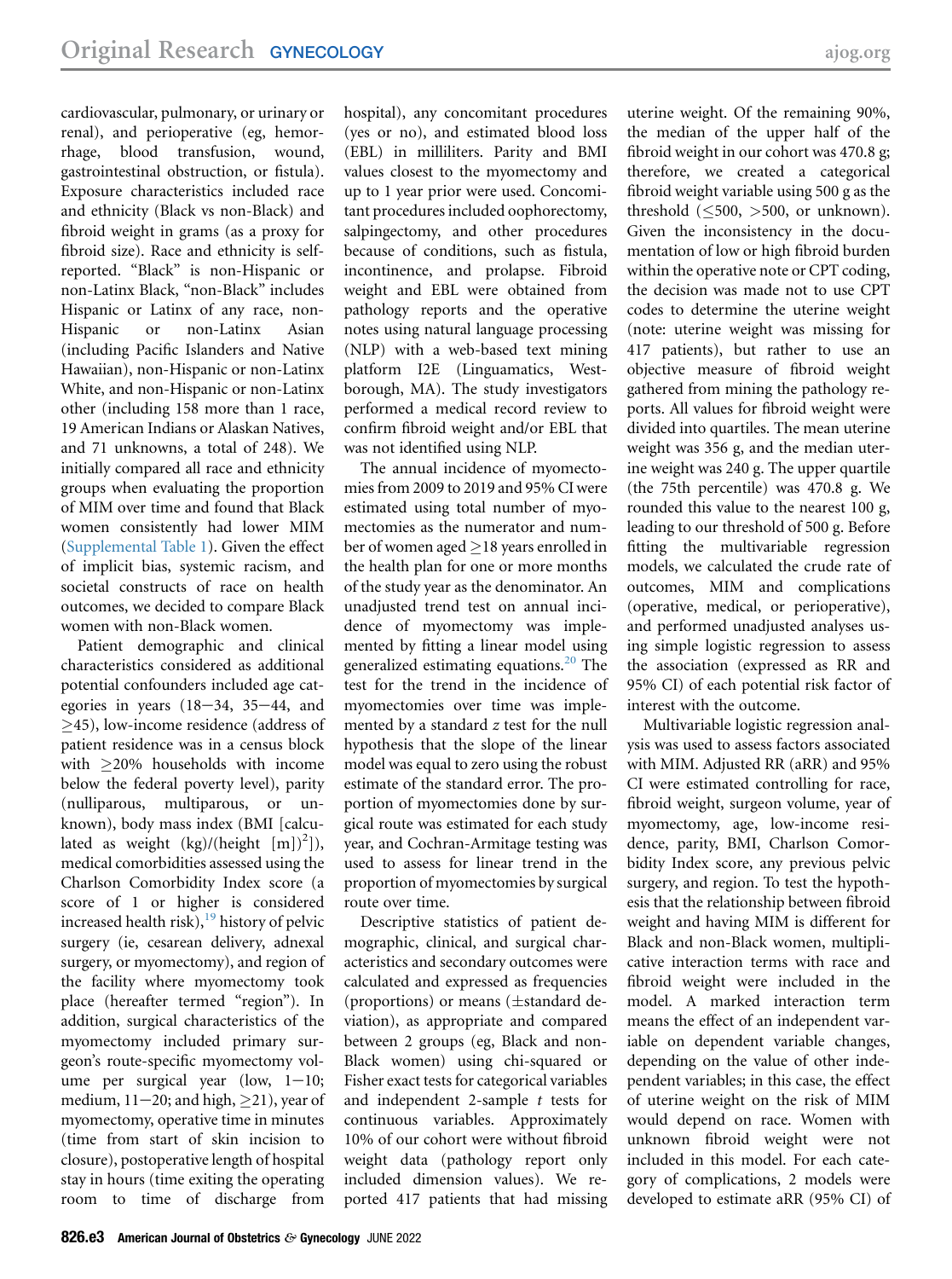<span id="page-3-0"></span>

| <b>TABLE</b>                                                                                                                                   |            | Minimally invasive myomectomy: number, incidence, and proportion by surgical route from 2009 to 2019                                                                                                                                                                                                                                                        |            |                          |                                                       |            |                                     |                        |                       |                        |                             |                         |                     |
|------------------------------------------------------------------------------------------------------------------------------------------------|------------|-------------------------------------------------------------------------------------------------------------------------------------------------------------------------------------------------------------------------------------------------------------------------------------------------------------------------------------------------------------|------------|--------------------------|-------------------------------------------------------|------------|-------------------------------------|------------------------|-----------------------|------------------------|-----------------------------|-------------------------|---------------------|
| year                                                                                                                                           | 2009       | 2010                                                                                                                                                                                                                                                                                                                                                        | 2011       | 2012                     | 2013                                                  | 2014       | 2015                                | 2016                   | 2017                  | 2018                   | 2019                        | Total                   | Pvalue              |
| $\equiv$<br>Myomectomy<br>eiomyoma,<br>for benign<br>tterine                                                                                   | 168        | 287                                                                                                                                                                                                                                                                                                                                                         | 330        | 365                      | 349                                                   | 359        | 396                                 | 413                    | 456                   | 452                    | 458                         | 4033                    |                     |
| ncidence<br>(95% CI) <sup>a</sup><br>Overall                                                                                                   | 0.13)      | $\begin{array}{ccc} 0.12(0.12--&0.21(0.21--&0.24(0.24--&0.13)&0.21)\ 0.13)\ 0.21\end{array}$                                                                                                                                                                                                                                                                |            |                          | $0.26(0.26 - 0.24(0.24 - 0.24(0.23 - 0.25))$<br>0.25) |            | $0.25(0.24 -$<br>0.25               | $0.25(0.24 -$<br>0.25) | $0.26(0.26 -$<br>0.26 | $0.25(0.25 -$<br>0.25) | $\frac{0.25(0.24 -}{0.25)}$ | $0.23(0.23 - 0.24)$     | < .001 <sup>b</sup> |
| myomectomy,<br>n (%)<br>Route of                                                                                                               |            |                                                                                                                                                                                                                                                                                                                                                             |            |                          |                                                       |            |                                     |                        |                       |                        |                             |                         |                     |
| Abdominal                                                                                                                                      | 158 (94.0) | 233 (81.2)                                                                                                                                                                                                                                                                                                                                                  | 245 (74.2) | 212                      | $(58.1)$ 128 $(36.7)$                                 | 124 (34.5) | 132 (33.3)                          | 102 (24.7)             | 91 (20.0)             | 67 (14.8)              | 48 (10.5)                   | 1,540 (38.2)            | < 0.001             |
| MIN                                                                                                                                            | 10(6.0)    | 54 (18.8)                                                                                                                                                                                                                                                                                                                                                   | 85 (25.8)  | (41.9)<br>153            | 221 (63.3)                                            | 235 (65.5) | 264 (66.7)                          | 311 (75.3)             | 365 (80.0)            | 385 (85.2)             | 410 (89.5)                  | 2,493 (61.8)            | $< .001^c$          |
| Laparoscopic <sup>d</sup>                                                                                                                      | 10(6.0)    | 54 (18.8)                                                                                                                                                                                                                                                                                                                                                   | 85 (25.8)  | (38.4)<br>$\frac{40}{5}$ | 160 (45.8)                                            | 133 (37.0) | 121 (30.6)                          | 114 (27.6)             | 137 (30.0)            | 123 (27.2)             | 114(24.9)                   | 1,191 (29.5)            | $40^\circ$          |
| laparoscopic <sup>d</sup><br>Robotic-<br>assisted                                                                                              | 0          | 0                                                                                                                                                                                                                                                                                                                                                           | 0          | (3.6)<br>$\frac{3}{2}$   | 61 (17.5)                                             |            | $102(28.4)$ $143(36.1)$ $197(47.7)$ |                        | 228 (50.0)            | 262 (58.0)             |                             | 296 (64.6) 1,302 (32.3) | $< .001^{\circ}$    |
| Zaritsky et al. Trends in myomectomy surgical route. Am J Obstet Gynecol 2022.<br>CI, confidence interval; MIM, minimally invasive myomectomy. |            | Myomectomy incidence per 1000 women; <sup>b</sup> Unadjusted trend test in annual incidence of myomectomy was performed using a linear model fitted using generalized estimations; <sup>c</sup> Linear trend in the proportion of myomedomy by s<br>using Cochran-Armitage testing; <sup>d</sup> Denominator=yearly myomectomy for benign uterine leiomyoma |            |                          |                                                       |            |                                     |                        |                       |                        |                             |                         |                     |

<span id="page-3-2"></span><span id="page-3-1"></span>(1) AM compared with MIM in all myomectomy cases and (2) laparoscopic MIM compared with robotic-assisted MIM controlling for all risk factors included in the model for MIM, except the interaction terms. Risk factors included in the multivariable regression analyses were either statistically significant in the unadjusted analyses or considered clinically relevant according to the study investigators' clinical experiences.

Trend tests were performed using Stata 14 (StataCorp, College Station, TX), and all other analyses were performed using SAS software (version 9.4; SAS Institute Inc, Cary, NC) with the threshold of significance set at 2-sided *P<.*05.

# Results

Between 2009 and 2019, a total of 4033 adult women underwent a myomectomy. There was an overall increase in the myomectomy incidence from 0.12  $(95\% \text{ CI}, 0.12-0.13)$  per 1000 women in 2009 to 0.25 (95% CI, 0.24 $-0.25$ ) per 1000 women in 2019 (*P<*.001) ([Table 1\)](#page-3-0). During the 11-year study period, the proportion of MIM increased from 6% in 2009 to 89.5% in 2019, a 15-fold increase, whereas the proportion of AM declined from 94.0% to 10.5%. The proportion of laparoscopic MIM increased from 6.0% in 2009 to 24.9% in 2019, and the proportion of roboticassisted MIM increased from 3.6% in 2012 to 64.6% in 2019 [\(Table 1](#page-3-0)).

The yearly crude proportions of MIM from 2009 to 2019 overall and by fibroid weight categories ( $\leq 500$  g and  $> 500$  g) stratified by Black and non-Black women are illustrated in the [Figure](#page-4-0). In the full cohort  $(N=4033)$ , the proportion of Black women who had MIM increased at a slower rate than non-Black women from 2009 to 2011; however, in 2012, the proportions were similar between these 2 race categories [\(Figure](#page-4-0), A). The proportion of MIM for Black women increased at a similar rate to non-Black women from 2015 to 2019; however, the overall proportion of MIM in Black women remained lower than in non-Black women (54.5% vs 64.7%;  $P<.001$ ). When the sample was limited to women with a fibroid weight of  $\leq 500$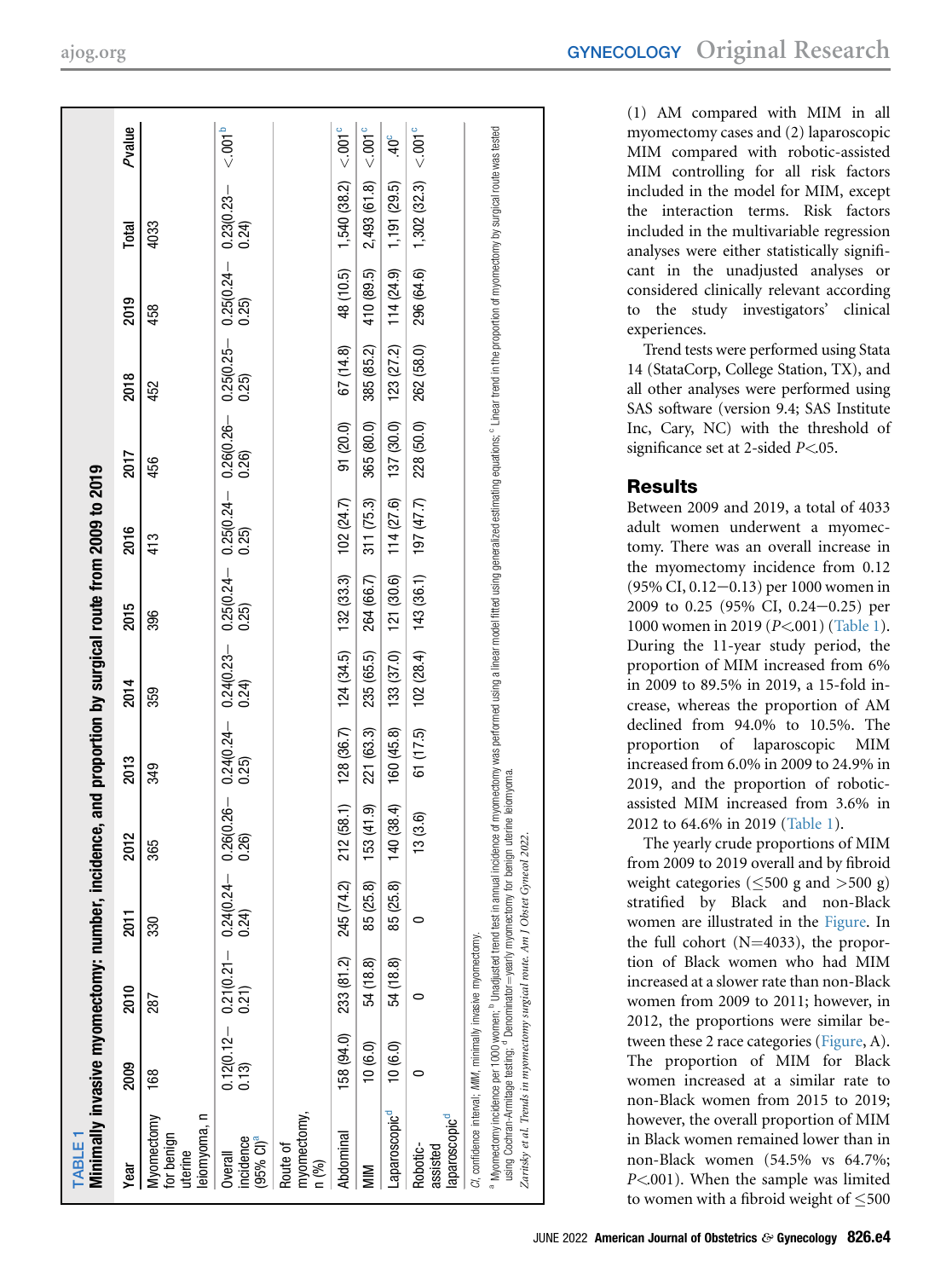<span id="page-4-0"></span>





g (2773 [68.8%]), the linear trends were similar to that of the full sample [\(Figure,](#page-4-0) B). In women with a fibroid weight of >500 g (843 [20.9%]), the proportion of MIM for Black and non-Black women were lower than those with smaller uterine weight [\(Figure,](#page-4-0) C).

Compared with their non-Black counterparts, Black women undergoing myomectomy were younger  $(36.4 \pm 5.6 \text{ vs }$ 37.4 $\pm$ 5.8 years; P<.001), had a higher mean fibroid weight  $(436.0 \pm 505.0 \text{ vs }$ 324.7 $\pm$ 346.1 g; P<.001) and mean BMI  $(30.8 \pm 7.3 \text{ vs } 26.6 \pm 5.9 \text{ kg/m}^2; P<.001)$ , and represented a larger proportion of those residing in a lower-income area (19.6% vs 11.9%; P<.001), with a higher Charlson Comorbidity Index score (14.8% vs 9.8%; P<.001), and who had undergone a pelvic surgery before myomectomy  $(15.0\% \text{ vs } 11.6\%; P = 0.03)$ [\(Table 2](#page-5-0)). Furthermore, Black women experienced significantly longer mean operative time  $(177.0 \pm 75.2$  vs 154.467.4 minutes; P<.001), larger volume of blood loss from surgery  $(331.7 \pm 500.9 \text{ vs } 213.6 \pm 388.0 \text{ mL};$ 

= Unadjusted trends of MIMs for Black and non-Black patients over time were estimated using the Poisson regression with log-link function by including a linear term for calendar year, a dichotomous race variable (Black vs non-Black), and an interaction term of race and year. A, Overall ( $N=4033$ ) annual relative increase for Black and non-Black women were 1.16 (95% CI, 1.08-1.26;  $P < .001$ ) and 1.14 (95% CI, 1.09 $-1.19$ ;  $P < .001$ ), respectively; however, the interaction term of race and year was not significant ( $P = 0.70$ ), and the interaction between race and ethnicity and year was not significant  $(P=.98;$  data not shown). **B**, Fibroid weight of  $\leq$ 500 g (n=2773). Annual relative increase for Black and non-Black women were 1.15 (95% CI,  $1.07 - 1.23$ ;  $P < .001$ ) and  $1.13$  (95% CI, 1.08 $-1.17$ ;  $P < .001$ ), respectively; however, the interaction term of race and year was not significant ( $P = .66$ ). C, Fibroid weight of  $>500$  g  $(n=843)$ . Annual relative increase for Black and non-Black women were 1.20 (95% CI, 1.10–1.32;  $P < .001$ ) and 1.19 (95% CI, 1.13-1.26;  $P<.001$ ), respectively; however, the interaction term of race and year was not significant  $(P=.87)$ .

CI, confidence interval; MIM, minimally invasive myomectomy. Zaritsky et al. Trends in myomectomy surgical route. Am J Obstet Gynecol 2022.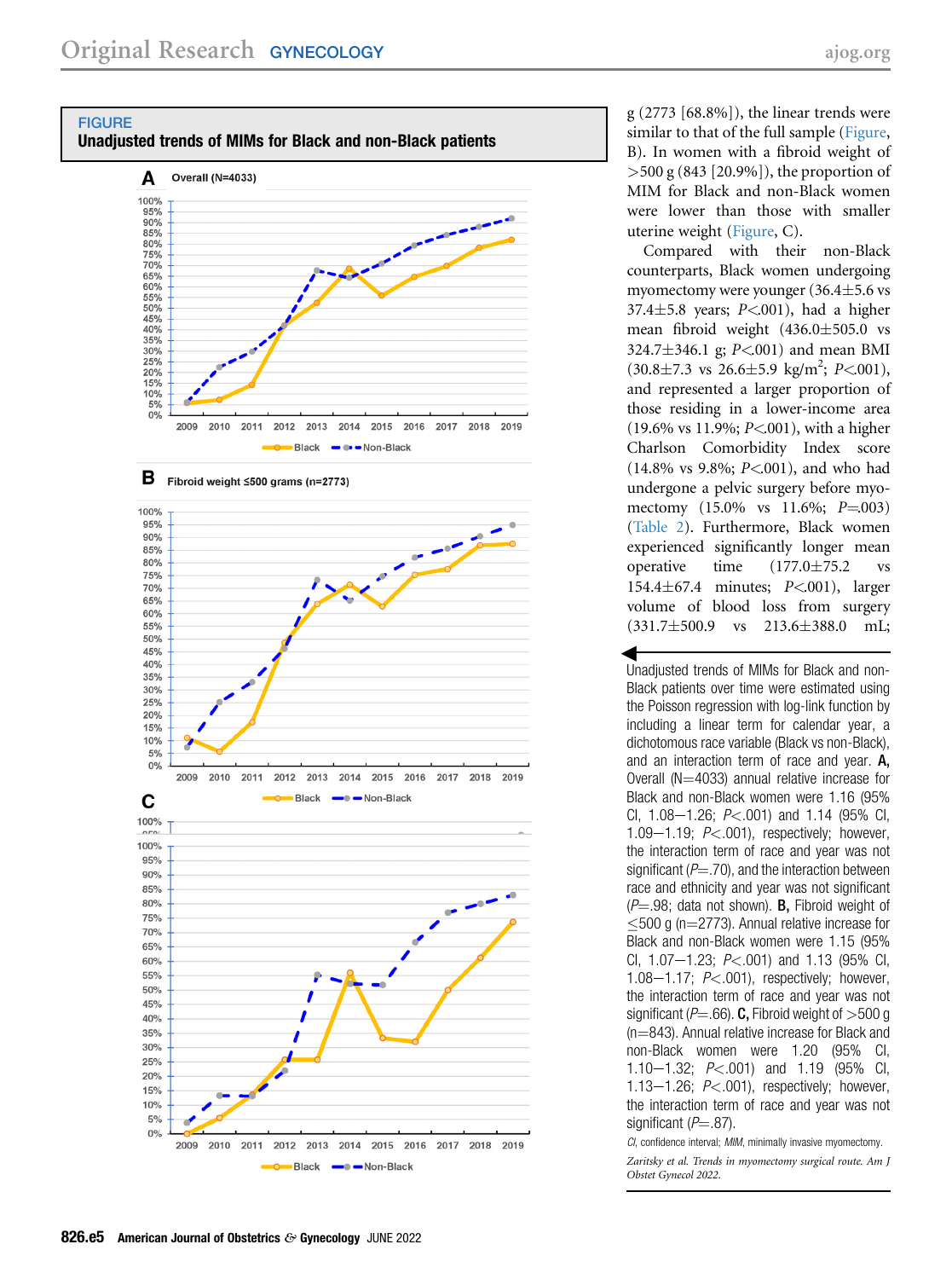# <span id="page-5-0"></span>TABLE 2

#### Demographic, clinical, and surgical characteristics and complications among adult patients who underwent a myomectomy between 2009 and 2019 according to race

| Variable                                                                       | Total ( $N=4033$ ) | Non-Black ( $n=2909$ ) | Black ( $n=1124$ ) | $P$ value <sup>a</sup> |
|--------------------------------------------------------------------------------|--------------------|------------------------|--------------------|------------------------|
| Patient demographic characteristics                                            |                    |                        |                    |                        |
| Age (y)                                                                        | $37.1 + 5.8$       | $37.4 \pm 5.8$         | $36.4 + 5.6$       | < .001                 |
| Age group (y)                                                                  |                    |                        |                    | < .001                 |
| $18 - 34$                                                                      | 1280 (31.7)        | 872 (30.0)             | 408 (36.3)         |                        |
| $35 - 44$                                                                      | 2404 (59.6)        | 1766 (60.7)            | 638 (56.8)         |                        |
| $\geq$ 45                                                                      | 271 (8.7)          | 271 (9.3)              | 78 (6.9)           |                        |
| Low-income residence <sup>b</sup>                                              | 565 (14.0)         | 345 (11.9)             | 220 (19.6)         | < .001                 |
| Patient clinical characteristics                                               |                    |                        |                    |                        |
| Fibroid weight (g)                                                             | $355.8 + 400.0$    | 324.7±346.1            | 436.0±505.0        | < 0.001                |
| Fibroid weight $(g)^c$                                                         |                    |                        |                    | < .001                 |
| $\leq$ 500                                                                     | 2773 (76.7)        | 2057 (78.9)            | 716 (70.9)         |                        |
| >500                                                                           | 843 (23.3)         | 549 (21.1)             | 294 (29.1)         |                        |
| Parity <sup>c</sup> : nulliparous                                              | 2578 (72.2)        | 1862 (72.1)            | 716 (72.5)         | .79                    |
| BMI ( $\text{kg/m}^2$ )                                                        | $27.8 + 6.6$       | $26.6 + 5.9$           | $30.8 \pm 7.3$     | < .001                 |
| BMI ( $\text{kg/m}^2$ )                                                        |                    |                        |                    | < .001                 |
| $<$ 25.0                                                                       | 1498 (37.1)        | 1277 (43.9)            | 221 (19.7)         |                        |
| $25.0 - 29.9$                                                                  | 1238 (30.7)        | 895 (30.8)             | 343 (30.5)         |                        |
| $30.0 - 39.9$                                                                  | 1072 (26.6)        | 639 (22.0)             | 433 (38.5)         |                        |
| $\geq 40.0$                                                                    | 225(5.6)           | 98 (3.4)               | 127 (11.3)         |                        |
| Charlson Comorbidity Index score $\geq 1^c$                                    | 424 (11.2)         | 269 (9.8)              | 155 (14.8)         | < .001                 |
| Prior pelvic surgery                                                           | 507 (12.6)         | 338 (11.6)             | 169 (15.0)         | .003                   |
| Surgical characteristics                                                       |                    |                        |                    |                        |
| Minimally invasive myomectomy                                                  |                    |                        |                    | < .001                 |
| Yes                                                                            | 2493 (61.8)        | 1881 (64.7)            | 612 (54.5)         | < .001                 |
| Laparoscopic                                                                   | 1191 (47.8)        | 949 (50.5)             | 242 (39.5)         |                        |
| Robotic-assisted laparoscopic                                                  | 1302 (52.2)        | 932 (49.6)             | 370 (60.5)         |                        |
| No (abdominal)                                                                 | 1540 (38.2)        | 1028 (35.3)            | 512 (45.6)         |                        |
| Surgeon volume <sup>d</sup>                                                    |                    |                        |                    | .15                    |
| Low                                                                            | 1875 (46.5)        | 1326 (45.6)            | 549 (48.8)         |                        |
| Median                                                                         | 587 (14.6)         | 425 (14.6)             | 162 (14.4)         |                        |
| High                                                                           | 1571 (39.0)        | 1158 (39.8)            | 413 (36.7)         |                        |
| Operative time (min) <sup>c</sup>                                              | 160.7±70.4         | 154.4±67.4             | 177.0±75.2         | < .001                 |
| Postoperative stay (h) <sup>c</sup>                                            | $17.7 + 3.7$       | $15.4 + 20.7$          | $23.6 \pm 29.0$    | < .001                 |
| Estimated blood loss $(mL)^c$                                                  | 247.0±426.3        | 213.6±388.0            | 331.7±500.9        | < .001                 |
| Any concomitant procedures                                                     | 82 (2.0)           | 59 (2.0)               | 23(2.1)            | .97                    |
| Zaritsky et al. Trends in myomectomy surgical route. Am J Obstet Gynecol 2022. |                    |                        |                    | (continued)            |

P<.001), and longer postoperative hospital stay  $(23.6 \pm 29.0 \text{ vs } 15.4 \pm 20.7 \text{ hours})$ P<.001) than non-Black women [\(Table 2](#page-5-0)).

The distribution of patient demographic, clinical, and surgical characteristics of the 3616 women with known fibroid weight was presented according to MIM status [\(Table 3\)](#page-7-0). Fibroid weight ( $>500$  vs  $\leq 500$  g), surgeon volume (medium vs low and high vs low), and year of myomectomy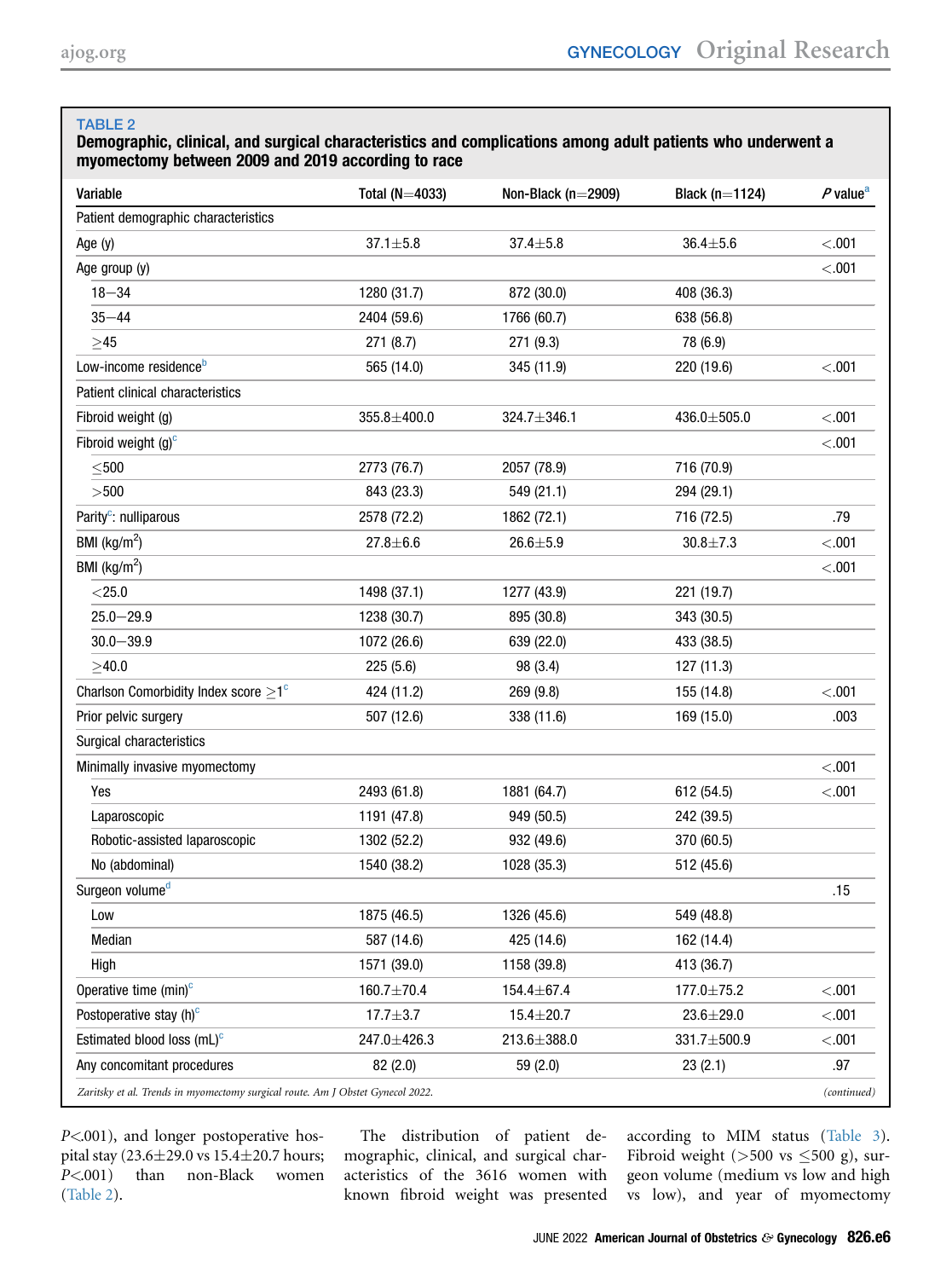#### TABLE 2

Demographic, clinical, and surgical characteristics and complications among adult patients who underwent a myomectomy between 2009 and 2019 according to race (continued)

| Variable                                 | Total ( $N=4033$ ) | Non-Black ( $n=2909$ ) | Black ( $n=1124$ ) | $P$ value <sup>a</sup> |
|------------------------------------------|--------------------|------------------------|--------------------|------------------------|
| Complications                            |                    |                        |                    |                        |
| Operative complications <sup>e</sup>     | 44 (1.1)           | 31(1.1)                | 13(1.2)            | .80                    |
| Bladder                                  | 7(0.2)             | 5(0.2)                 | 2(0.2)             | > 999                  |
| <b>Other</b>                             | 37(0.9)            | 26(0.9)                | 11(1.0)            | .80                    |
| Perioperative complications <sup>T</sup> | 210(5.2)           | 139 (4.8)              | 71(6.3)            | .049                   |
| Hemorrhage                               | 29(0.7)            | 20(0.7)                | 9(0.8)             | .70                    |
| <b>Blood transfusion</b>                 | 43(1.1)            | 26(0.9)                | 17(1.5)            | .09                    |
| Wound                                    | 100(2.5)           | 67(2.3)                | 33(2.9)            | .25                    |
| Gastrointestinal                         | 8(0.2)             | 3(0.1)                 | 5(0.4)             | .04                    |
| Other                                    | 40 (1.0)           | 30(1.0)                | 10(0.9)            | .68                    |
| <b>Medical complications</b>             | 40(1.0)            | 23(0.8)                | 17(1.5)            | .04                    |
| Venous thromboembolism                   | 2(0.1)             | 2(0.1)                 | 0(0)               | >.999                  |
| Cardiovascular                           | 20(0.5)            | 12(0.4)                | 8(0.7)             | .23                    |
| Pulmonary                                | 17(0.4)            | 6(0.2)                 | 11(1.0)            | .002                   |
| Urinary or renal                         | 7(0.2)             | 6(0.2)                 | 1(0.1)             | .68                    |
| <b>Other</b>                             | 1(0.02)            | 0(0)                   | 1(0.1)             | .28                    |

Data are presented as mean $\pm$ standard deviation or number (percentage), unless otherwise indicated.

<span id="page-6-2"></span><span id="page-6-1"></span><span id="page-6-0"></span><sup>a</sup> Overall comparisons between Black and non-Black tested using the chi-square or Fisher exact tests for categorical variables and independent 2-sample t tests for continuous variables; <sup>b</sup> Lowincome residence, address of residence in a census block with  $\geq$ 20% households with income below the federal poverty level; c Missing data: parity=463, Charlson Comorbidity Index score=245, fibroid weight=417 g, operative time=14 minutes, postoperative stay=16 hours, and estimated blood loss=222 mL; <sup>d</sup> Primary surgeon's route-specific volume per surgical year (low=1-10; medium $=$ 11–20; high $=$ 21 and higher);  $^{\circ}$  No patient had ureteral, intestinal, or vascular injuries; <sup>f</sup> No patient had fistula complication.

<span id="page-6-3"></span>Zaritsky et al. Trends in myomectomy surgical route. Am J Obstet Gynecol 2022.

 $(2013-2015 \text{ vs } 2009-2012 \text{ and }$  $2016 - 2019$  vs  $2009 - 2012$ ) were statistically marked factors in both unadjusted and adjusted models associated with having undergone a MIM ([Table 3\)](#page-7-0).

After controlling for other patient demographic, clinical, and surgical characteristics, Black women were less likely to undergo MIM than non-Black women (aRR, 0.65; 95% CI, 0.52-0.82; P<.001); women with a fibroid weight of >500 g were less likely to undergo MIM than those with a fibroid weight of  $\leq 500$ g (aRR, 0.40; 95% CI, 0.32-0.49; P<.001) ([Table 3\)](#page-7-0). Surgeon volume was associated with MIM, with MIM being 7 times more likely to be performed by high-volume surgeons (aRR, 6.63; 95% CI,  $5.35-8.21$ ;  $P<001$ ) than lowvolume surgeons. Myomectomies performed in  $2013-2015$  and  $2016-219$ were more likely to be MIM than those in 2009–2012 (aRRs, 4.44 [95% CI, 3.53–5.59] and 12.58 [95% CI,

9.96 $-15.90$ ], respectively; P<.001 for both). The interaction terms with fibroid weight and race were significant. Compared with our reference group (non-Black  $\leq 500$  g), Black women with a fibroid weight of  $\leq 500$  g had a lower RR undergoing an MIM (aRR, 0.74; 95% CI, 0.58-0.95;  $P = 02$ ). Both Black and non-Black women with a fibroid weight of  $>$  500 g had the lowest rates of MIM  $(aRR, 0.26$  [95% CI, 0.18-0.36; P<.001] and 0.45 [95% CI, 0.35-0.58; P<001], respectively). [Supplemental Table 2](#page-10-1) provides all 6 possible race and fibroid weight interaction terms.

Complications associated with myomectomy were low during the 11-year study period. The proportion of women who experienced any operative complications was low in both Black and non-Black women (1.2% in Black women vs 1.1% in non-Black women;  $P = 80$ ). Moreover, the proportion of any medical complication was low in both

groups; however, the difference between groups was statistically significant (1.5% vs  $0.8\%$ ;  $P = 04$ ) [\(Table 2\)](#page-5-0). A higher proportion of Black women experienced perioperative complications than non-Black women  $(6.3\% \text{ vs } 4.8\%; P = 0.049)$ . Patients who underwent an AM had a higher proportion of operative (1.6% vs 0.8%;  $P = 02$ ) and medical complications  $(1.6\% \text{ vs } 0.6\%; P=.002)$  than those who underwent an MIM ([Table 4\)](#page-8-0). After controlling for other factors, including race, age, fibroid weight, parity, lowincome residence, BMI, surgeon volume, and year of myomectomy, the risk of complications was not significant for AM and MIM (aRR, 1.24 [95% CI,  $0.59-2.61$  and  $1.13$  [95% CI,  $0.50-2.58$ ], respectively); however, laparoscopic MIM had a significantly lower risk of experiencing any medical complications (aRR, 0.27; 95% CI, 0.09 $-0.83$ ; P $=$ .02) than robotic-assisted MIM ([Table 4\)](#page-8-0).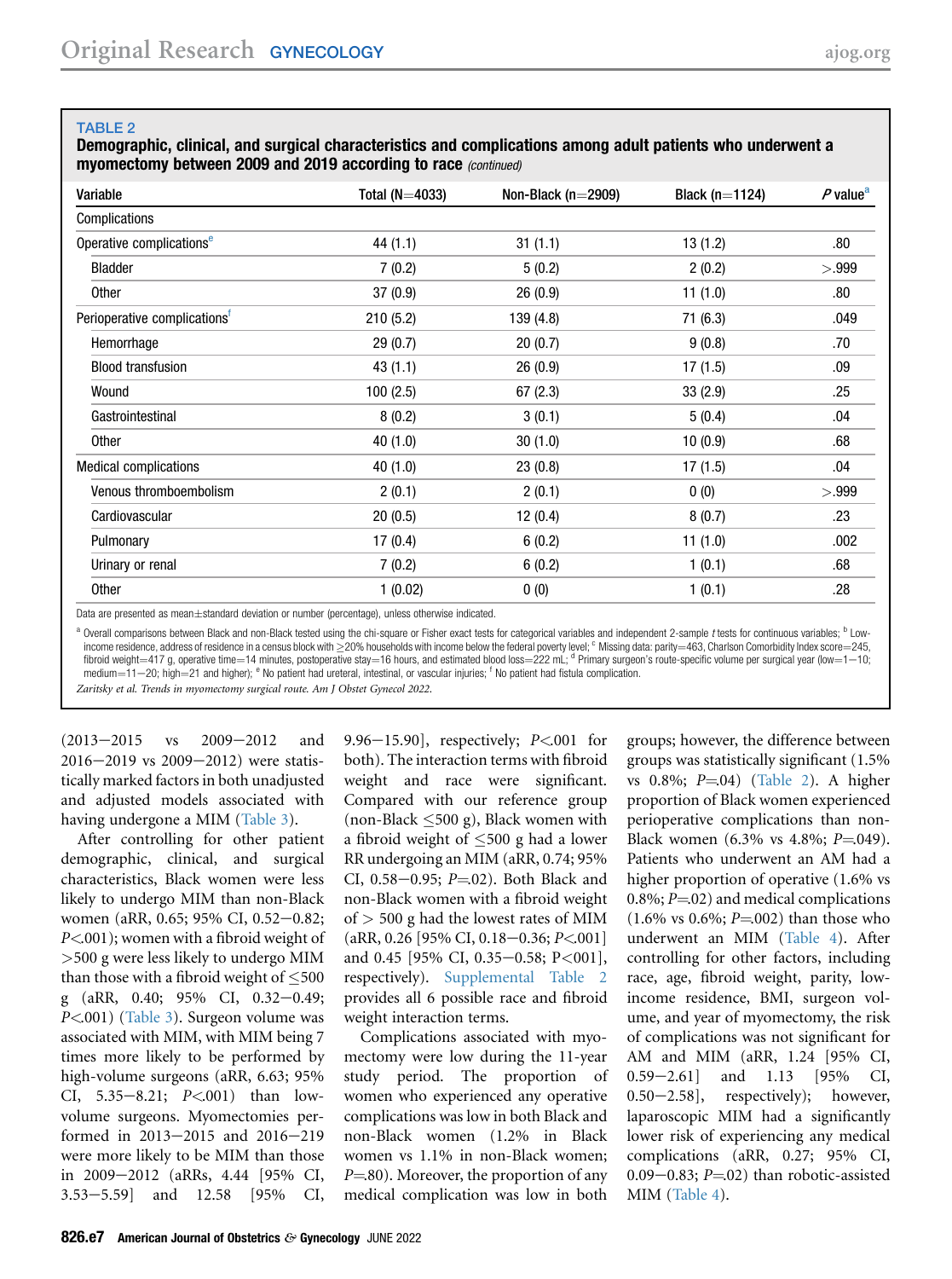#### <span id="page-7-0"></span>TABLE 3

Factors associated with minimally invasive myomectomy among adult patients with known fibroid weight from 2009 to 2019 ( $n = 3616$ )

|                                                                                       |             | <b>Unadjusted</b>      |           | Adjusted              |                        |
|---------------------------------------------------------------------------------------|-------------|------------------------|-----------|-----------------------|------------------------|
| <b>Factors</b>                                                                        | MIM, n (%)  | RR (95% CI)            | $P$ value | RR (95% CI)           | $P$ value <sup>a</sup> |
| Primary exposure: Black race<br>(reference=non-Black)                                 | 566 (56.0)  | $0.65(0.56 - 0.75)$    | < 0.001   | $0.65(0.52 - 0.82)$   | < 0.001                |
| Secondary exposure: fibroid weight > 500 g<br>(reference= $\leq$ 500)                 | 404 (47.9)  | $0.43(0.37 - 0.50)$    | < 0.001   | $0.40(0.32 - 0.49)$   | < 0.001                |
| Race $\times$ fibroid weight interaction<br>(reference=non-Black $\times \leq 500$ g) |             |                        |           |                       |                        |
| Non-Black $\times$ fibroid weight of $>500$ g                                         | 289 (52.6)  | NА                     | <b>NA</b> | $0.45(0.35 - 0.58)$   | < .001                 |
| Black $\times$ fibroid weight of $\leq$ 500 g                                         | 451 (63.0)  | NА                     | NА        | $0.74(0.58 - 0.95)$   | .02                    |
| Black $\times$ fibroid weight of $>500$ g                                             | 115(39.1)   | NА                     | <b>NA</b> | $0.26(0.18 - 0.36)$   | < 0.001                |
| Patient demographic characteristics                                                   |             |                        |           |                       |                        |
| Age group (y) (reference= $18-34$ )                                                   |             |                        |           |                       |                        |
| $35 - 44$                                                                             | 1385 (63.7) | $1.04(0.89 - 1.20)$    | .64       | $0.88(0.72 - 1.08)$   | .21                    |
| >45                                                                                   | 180 (62.9)  | $1.00(0.77 - 1.31)$    | .996      | $1.10(0.77 - 1.57)$   | .60                    |
| Low-income residence $b$ (reference=no)                                               | 317 (63.0)  | $0.98(0.81 - 1.19)$    | .84       | $1.00(0.77 - 1.31)$   | >.999                  |
| Patient clinical characteristics                                                      |             |                        |           |                       |                        |
| Parity (reference=multiparous)                                                        |             |                        |           |                       |                        |
| <b>Nulliparous</b>                                                                    | 1493 (63.4) | $0.95(0.81 - 1.12)$    | .51       | $0.77(0.62 - 0.97)$   | .02                    |
| <b>Unknown</b>                                                                        | 244 (60.9)  | $0.85(0.67 - 1.09)$    | .19       | $0.90(0.65 - 1.25)$   | .52                    |
| Body mass index (kg/m <sup>2</sup> ) (reference= $<$ 25)                              |             |                        |           |                       |                        |
| $25.0 - 29.9$                                                                         | 703 (63.7)  | $0.96(0.82 - 1.14)$    | .65       | $0.98(0.78 - 1.22)$   | .85                    |
| $30.0 - 39.9$                                                                         | 606 (62.8)  | $0.92(0.78 - 1.10)$    | .37       | $1.00(0.79 - 1.27)$   | .99                    |
| >40.0                                                                                 | 113 (56.5)  | $0.71(0.53 - 0.96)$    | .03       | $0.80(0.52 - 1.21)$   | .29                    |
| Charlson Comorbidity Index score (reference=0)                                        |             |                        |           |                       |                        |
| $\geq$ 1                                                                              | 242 (66.5)  | $1.17(0.93 - 1.47)$    | .19       | $1.15(0.85 - 1.56)$   | .37                    |
| <b>Unknown</b>                                                                        | 139 (64.7)  | $1.08(0.81 - 1.44)$    | .61       | $0.63(0.42 - 0.94)$   | .02                    |
| Previous pelvic surgery (reference=no)                                                | 282 (64.2)  | $1.04(0.85 - 1.28)$    | .70       | $0.94(0.70 - 1.28)$   | .71                    |
| Surgical characteristics                                                              |             |                        |           |                       |                        |
| Surgeon volume <sup>c</sup> (reference=low)                                           |             |                        |           |                       |                        |
| Medium                                                                                | 464 (85.9)  | $9.91(7.62 - 12.88)$   | < .001    | $11.10(8.15 - 15.11)$ | < .001                 |
| High                                                                                  | 219 (82.6)  | $7.70(6.51 - 9.11)$    | < .001    | $6.63(5.35 - 8.21)$   | < 0.001                |
| Year of myomectomy (reference=2009-2012)                                              |             |                        |           |                       |                        |
| $2013 - 2015$                                                                         | 658 (65.0)  | $5.19(4.27 - 6.31)$    | < 0.001   | $4.44(3.53 - 5.59)$   | $<$ .001               |
| $2016 - 2019$                                                                         | 1390 (83.0) | $13.62(11.22 - 16.53)$ | < 0.001   | $12.58(9.96 - 15.90)$ | < 0.001                |
|                                                                                       |             |                        |           |                       |                        |

[Supplemental Table 2](#page-10-1) provides all 6 possible race or fibroid weight interaction terms.

MIM, minimally invasive myomectomy; NA, not applicable; RR, relative risk.

<span id="page-7-2"></span><span id="page-7-1"></span><sup>a</sup> Unadjusted and adjusted RRs estimated using simple logistic regression and multivariable logistic regressions, respectively. Region of the facility where myomectomy took place was also included in the table); <sup>b</sup> Low-

<span id="page-7-3"></span>Zaritsky et al. Trends in myomectomy surgical route. Am J Obstet Gynecol 2022.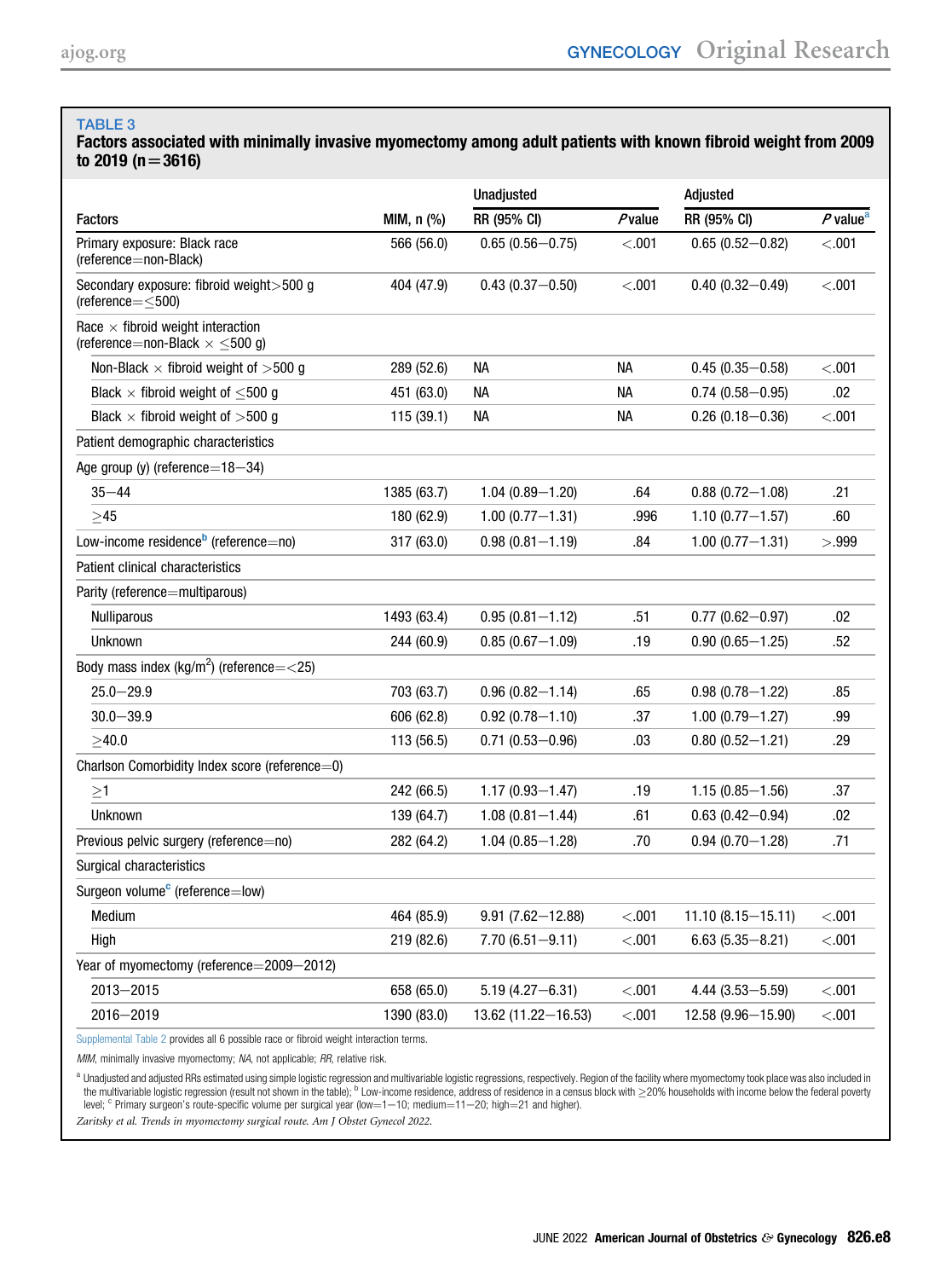<span id="page-8-0"></span>

| Laparoscopic MIM vs robotic-assisted MIM <sup>a</sup>     |                                  |
|-----------------------------------------------------------|----------------------------------|
| RR <sup>e</sup> (95% Cl)                                  | aRR <sup>e</sup> (95% Cl)        |
| $1.33(0.56 - 3.15)$                                       | $0.44(0.16 - 1.21)$              |
| $1.01 (0.70 - 1.45)$<br>$57(4.8)$ vs $62(4.8)$ , $P = 98$ | $0.79(0.49 - 1.28)$              |
| $0.57(0.20 - 1.61)$<br>$5(0.4)$ vs 10 $(0.8)$ , $P = 26$  | $0.27(0.09 - 0.83)$ <sup>9</sup> |
|                                                           |                                  |
|                                                           |                                  |

# Comment

<span id="page-8-2"></span><span id="page-8-1"></span>We described dramatic changes in the rates of MIM for uterine leiomyomas within an integrated healthcare system during the 11-year study period from 2009 to 2019. There was a marked ncrease in MIM; in 2019, 89.5% of myomectomies were performed by minimally invasive surgical routes with very low complication rates. The myomectomies performed through minimally invasive surgical routes within KPNC were greater than those reported using national databases, $^{21}$  $^{21}$  $^{21}$  which may reflect the impact of quality initiatives aimed at changing the surgeon pool. Laparoscopic surgery was becoming more widespread during the study period; it is possible that the changes were a result of overall trends of increasing minimally invasive surgery; however, as being a high-volume surgeon was the factor with the largest magnitude of association with MIM, this may be a contributing factor.

Although the proportions of MIM increased at a similar rate for Black and non-Black women, Black women remained less likely than their non-Black counterparts to receive MIM. Black women undergoing myomectomies experienced longer operating times, longer postoperative hospitalizations, and larger EBL than non-Black women, suggesting that myomectomy cases for Black women may be surgically more challenging. In our analysis, there was a marked interaction between race and fibroid weight, which suggested that factors other than race and fibroid size, which we could not abstract from structured EHR data, may influence decisions about surgical route. Factors, such as number and position of fibroids, which were not measured, may influence decisions about the approach and difficulty of surgery. Multiple studies have shown that Black women are more likely to have larger uteri and faster growing and more numerous fibroids.<sup>22-[25](#page-9-14)</sup> Our findings of increased morbidity for Black women were consistent with the racial disparities that have been reported by others. In 1 retrospective cohort inpatient study by Stentz et al, $^{26}$  $^{26}$  $^{26}$  compared with non-

Hispanic White women, Black and Hispanic women were twice as likely and Asian Americans more than twice as likely to undergo AM. In a survey of inpatient myomectomies, Black women had increased surgical morbidity after both AM and laparoscopic MIM, even after controlling for BMI and myoma burden. These findings were further supported by Matsushita et  $al^{27}$  $al^{27}$  $al^{27}$  who found that even after adjusting for fibroid burden, age, and BMI, Black women were more likely to undergo AM.

In our study, we did not observe a statistically marked difference in surgical morbidity for Black women. Year of surgery and the surgical volume had the greatest magnitude of association with MIM. Comparable and low morbidity associated with MIM may be secondary to the increase in high-volume surgeon's proficiency. Previous studies have demonstrated the challenges of MIM and the [assoc](#page-9-17)iated learning curve for surgeons. $28-31$ 

# Strengths and limitations

This study's strengths included a large sample size and the use of comprehensive EHRs, including over a decade of data, fibroid weight, and allowing for evaluation of rare surgical outcomes. However, there were several limitations of our study. Because of the retrospective nature of our study, we could only document trends and associations; we could not infer causation for changes in practice over time. We used fibroid weight, as recorded on pathology records, as a proxy for fibroid burden. However, additional fibroid characteristics, such as the number, location, or largest diameter of fibroid, can also be meaningful and impact a surgeon's decision regarding the route of myomectomy. These factors may impact the differences observed in patient characteristics such that women with greater quantity of fibroids may be more likely to undergo AM. This study did not take into account healthcare costs given that our single-payer system does not necessarily provide a reproducible study environment. Finally, despite efforts to control for all measured confounding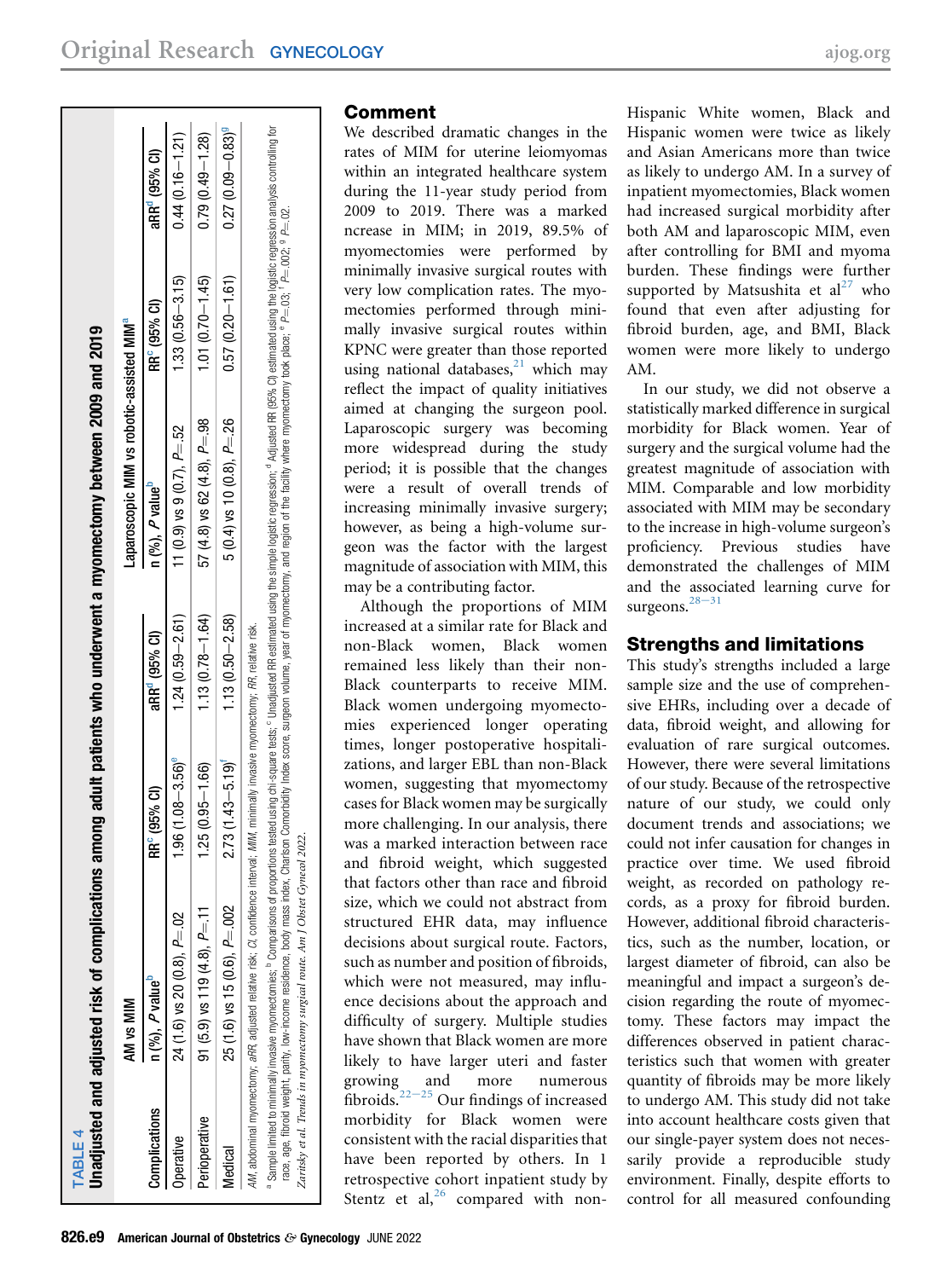factors within multivariable models, it is possible that other unmeasured individual- or provider-level factors, including systemic racism and implicit biases, affected the observed outcomes.

#### Conclusion

In summary, although the rate of MIM successfully increased for all patients during the 11-year study period, racial differences persisted. Black women continued to have lower rates than their non-Black counterparts. Race and fibroid size alone did not explain the differences in MIM rates. Continued efforts to understand determinants of MIM, including fibroid characteristics, may help close this racial gap in MIM; however, residual differences may remain because of differences in fibroid burden.

#### <span id="page-9-0"></span>References

1. [Buttram VC Jr, Reiter RC. Uterine leiomyo](http://refhub.elsevier.com/S0002-9378(22)00046-1/sref1)[mata: etiology, symptomatology, and manage](http://refhub.elsevier.com/S0002-9378(22)00046-1/sref1)[ment. Fertil Steril 1981;36:433](http://refhub.elsevier.com/S0002-9378(22)00046-1/sref1)–45.

<span id="page-9-2"></span><span id="page-9-1"></span>2. [Stewart EA. Clinical practice. Uterine](http://refhub.elsevier.com/S0002-9378(22)00046-1/sref2) fibroids. [N Engl J Med 2015;372:1646](http://refhub.elsevier.com/S0002-9378(22)00046-1/sref2)–55.

**3.** [Committee Opinion No 701: choosing the](http://refhub.elsevier.com/S0002-9378(22)00046-1/sref3) [route of hysterectomy for benign disease.](http://refhub.elsevier.com/S0002-9378(22)00046-1/sref3) [Obstet Gynecol 2017;129:e155](http://refhub.elsevier.com/S0002-9378(22)00046-1/sref3)–9.

<span id="page-9-4"></span><span id="page-9-3"></span>4. [AAGL Advancing Minimally Invasive Gyne](http://refhub.elsevier.com/S0002-9378(22)00046-1/sref4)[cology Worldwide. AAGL position statement:](http://refhub.elsevier.com/S0002-9378(22)00046-1/sref4) [route of hysterectomy to treat benign uterine](http://refhub.elsevier.com/S0002-9378(22)00046-1/sref4) [disease. J Minim Invasive Gynecol 2011;18:1](http://refhub.elsevier.com/S0002-9378(22)00046-1/sref4)–3. 5. Sappenfi[eld E, Miladinovic B, Sarkar P,](http://refhub.elsevier.com/S0002-9378(22)00046-1/sref5) [Imudia A, Mikhail E. The association between](http://refhub.elsevier.com/S0002-9378(22)00046-1/sref5) [surgical route and perioperative outcomes for](http://refhub.elsevier.com/S0002-9378(22)00046-1/sref5) [women undergoing myomectomy \[25H\]. Obstet](http://refhub.elsevier.com/S0002-9378(22)00046-1/sref5) [Gynecol 2017;129:88S](http://refhub.elsevier.com/S0002-9378(22)00046-1/sref5)–9S.

<span id="page-9-5"></span>6. [Garneau AS, Lababidi SL, Akin JW. Com](http://refhub.elsevier.com/S0002-9378(22)00046-1/sref6)[parison of operative outcomes for abdominal](http://refhub.elsevier.com/S0002-9378(22)00046-1/sref6) [and laparoscopic myomectomies. Fertil Steril](http://refhub.elsevier.com/S0002-9378(22)00046-1/sref6) [2018;110:e397](http://refhub.elsevier.com/S0002-9378(22)00046-1/sref6)–8.

<span id="page-9-6"></span>7. [Wechter ME, Stewart EA, Myers ER, Kho RM,](http://refhub.elsevier.com/S0002-9378(22)00046-1/sref7) [Wu JM. Leiomyoma-related hospitalization and](http://refhub.elsevier.com/S0002-9378(22)00046-1/sref7) [surgery: prevalence and predicted growth](http://refhub.elsevier.com/S0002-9378(22)00046-1/sref7) [based on population trends. Am J Obstet](http://refhub.elsevier.com/S0002-9378(22)00046-1/sref7) [Gynecol 2011;205:492.e1](http://refhub.elsevier.com/S0002-9378(22)00046-1/sref7)–5.

<span id="page-9-7"></span>8. [Wright JD, Herzog TJ, Tsui J, et al. Nation](http://refhub.elsevier.com/S0002-9378(22)00046-1/sref8)[wide trends in the performance of inpatient](http://refhub.elsevier.com/S0002-9378(22)00046-1/sref8) [hysterectomy in the United States. Obstet](http://refhub.elsevier.com/S0002-9378(22)00046-1/sref8) [Gynecol 2013;122:233](http://refhub.elsevier.com/S0002-9378(22)00046-1/sref8)–41.

9. [Jacoby VL, Autry A, Jacobson G, Domush R,](http://refhub.elsevier.com/S0002-9378(22)00046-1/sref9) [Nakagawa S, Jacoby A. Nationwide use of](http://refhub.elsevier.com/S0002-9378(22)00046-1/sref9) [laparoscopic hysterectomy compared with](http://refhub.elsevier.com/S0002-9378(22)00046-1/sref9) [abdominal and vaginal approaches. Obstet](http://refhub.elsevier.com/S0002-9378(22)00046-1/sref9) [Gynecol 2009;114:1041](http://refhub.elsevier.com/S0002-9378(22)00046-1/sref9)–8.

10. Cohen SL, Vitonis AF, Einarsson JI. Updated hysterectomy surveillance and factors associated with minimally invasive hysterectomy. JSLS 2014;18.

11. [Patel PR, Lee J, Rodriguez AM, et al. Dis](http://refhub.elsevier.com/S0002-9378(22)00046-1/sref11)[parities in use of laparoscopic hysterectomies: a](http://refhub.elsevier.com/S0002-9378(22)00046-1/sref11) [nationwide analysis. J Minim Invasive Gynecol](http://refhub.elsevier.com/S0002-9378(22)00046-1/sref11) [2014;21:223](http://refhub.elsevier.com/S0002-9378(22)00046-1/sref11)–7.

12. [Ranjit A, Sharma M, Romano A, et al. Does](http://refhub.elsevier.com/S0002-9378(22)00046-1/sref12) [universal insurance mitigate racial differences in](http://refhub.elsevier.com/S0002-9378(22)00046-1/sref12) [minimally invasive hysterectomy? J Minim Inva](http://refhub.elsevier.com/S0002-9378(22)00046-1/sref12)[sive Gynecol 2017;24:790](http://refhub.elsevier.com/S0002-9378(22)00046-1/sref12)–6.

13. [Turner M, Adam MA, Sun Z, et al. Insurance](http://refhub.elsevier.com/S0002-9378(22)00046-1/sref13) [status, not race, is associated with use of mini](http://refhub.elsevier.com/S0002-9378(22)00046-1/sref13)[mally invasive surgical approach for rectal can](http://refhub.elsevier.com/S0002-9378(22)00046-1/sref13)[cer. Ann Surg 2017;265:774](http://refhub.elsevier.com/S0002-9378(22)00046-1/sref13)–81.

14. Mehta A, Xu T, Hutfl[ess S, et al. Patient,](http://refhub.elsevier.com/S0002-9378(22)00046-1/sref14) [surgeon, and hospital disparities associated](http://refhub.elsevier.com/S0002-9378(22)00046-1/sref14) [with benign hysterectomy approach and peri](http://refhub.elsevier.com/S0002-9378(22)00046-1/sref14)[operative complications. Am J Obstet Gynecol](http://refhub.elsevier.com/S0002-9378(22)00046-1/sref14) [2017;216:497.e1](http://refhub.elsevier.com/S0002-9378(22)00046-1/sref14)–10.

<span id="page-9-8"></span>15. [Zaritsky E, Tucker LY, Neugebauer R, et al.](http://refhub.elsevier.com/S0002-9378(22)00046-1/sref15) [Minimally invasive hysterectomy and power](http://refhub.elsevier.com/S0002-9378(22)00046-1/sref15) [morcellation trends in a West Coast integrated](http://refhub.elsevier.com/S0002-9378(22)00046-1/sref15) [health system. Obstet Gynecol 2017;129:](http://refhub.elsevier.com/S0002-9378(22)00046-1/sref15) 996–[1005.](http://refhub.elsevier.com/S0002-9378(22)00046-1/sref15)

<span id="page-9-9"></span>16. [Abel MK, Kho KA, Walter A, Zaritsky E.](http://refhub.elsevier.com/S0002-9378(22)00046-1/sref16) [Measuring quality in minimally invasive gyneco](http://refhub.elsevier.com/S0002-9378(22)00046-1/sref16)[logic surgery: what, how, and why? J Minim](http://refhub.elsevier.com/S0002-9378(22)00046-1/sref16) [Invasive Gynecol 2019;26:321](http://refhub.elsevier.com/S0002-9378(22)00046-1/sref16)–6.

17. [Zaritsky E, Ojo A, Tucker LY, Raine-](http://refhub.elsevier.com/S0002-9378(22)00046-1/sref17)[Bennett TR. Racial disparities in route of hys](http://refhub.elsevier.com/S0002-9378(22)00046-1/sref17)[terectomy for benign indications within an inte](http://refhub.elsevier.com/S0002-9378(22)00046-1/sref17)[grated health care system. JAMA Netw Open](http://refhub.elsevier.com/S0002-9378(22)00046-1/sref17) [2019;2:e1917004](http://refhub.elsevier.com/S0002-9378(22)00046-1/sref17).

<span id="page-9-10"></span>18. Gordon NP. Similarity of adult Kaiser Permanente members to the adult population in Kaiser Permanente's Northern California service area: comparisons based on the 2017/2018 cycle of the California Health Interview Survey. Report prepared for the Kaiser Permanente Division of Research, Oakland, CA. Available at [https://divisionofresearch.kaiserpermanente.org](https://divisionofresearch.kaiserpermanente.org/projects/memberhealthsurvey/SiteCollectionDocuments/compare_kp_ncal_chis2017-18.pdf) [/projects/memberhealthsurvey/SiteCollectionDo](https://divisionofresearch.kaiserpermanente.org/projects/memberhealthsurvey/SiteCollectionDocuments/compare_kp_ncal_chis2017-18.pdf) [cuments/compare\\_kp\\_ncal\\_chis2017-18.pdf](https://divisionofresearch.kaiserpermanente.org/projects/memberhealthsurvey/SiteCollectionDocuments/compare_kp_ncal_chis2017-18.pdf). Accessed November 8, 2020

<span id="page-9-11"></span>19. [Charlson M, Szatrowski TP, Peterson J,](http://refhub.elsevier.com/S0002-9378(22)00046-1/sref19) [Gold J. Validation of a combined comorbidity](http://refhub.elsevier.com/S0002-9378(22)00046-1/sref19) [index. J Clin Epidemiol 1994;47:1245](http://refhub.elsevier.com/S0002-9378(22)00046-1/sref19)–51.

<span id="page-9-12"></span>20. [Zeger SL, Liang KY. Longitudinal data](http://refhub.elsevier.com/S0002-9378(22)00046-1/sref20) [analysis for discrete and continuous outcomes.](http://refhub.elsevier.com/S0002-9378(22)00046-1/sref20) [Biometrics 1986;42:121](http://refhub.elsevier.com/S0002-9378(22)00046-1/sref20)–30.

<span id="page-9-13"></span>21. [Stanhiser J, Mouille B, Flyckt R, Goldberg J,](http://refhub.elsevier.com/S0002-9378(22)00046-1/sref21) [Falcone T, Goodman LR. Trends over time and](http://refhub.elsevier.com/S0002-9378(22)00046-1/sref21) [surgical outcomes of abdominal, mini](http://refhub.elsevier.com/S0002-9378(22)00046-1/sref21)[laparotomy, and traditional and robotic](http://refhub.elsevier.com/S0002-9378(22)00046-1/sref21)[assisted laparoscopy with and without tandem](http://refhub.elsevier.com/S0002-9378(22)00046-1/sref21) [mini-laparotomy: a comparison of myomectomy](http://refhub.elsevier.com/S0002-9378(22)00046-1/sref21) [techniques. J Minim Invasive Gynecol 2015;22:](http://refhub.elsevier.com/S0002-9378(22)00046-1/sref21) [S1.](http://refhub.elsevier.com/S0002-9378(22)00046-1/sref21)

<span id="page-9-14"></span>22. [Huyck KL, Panhuysen CI, Cuenco KT,](http://refhub.elsevier.com/S0002-9378(22)00046-1/sref22) [et al. The impact of race as a risk factor](http://refhub.elsevier.com/S0002-9378(22)00046-1/sref22) [for symptom severity and age at diagnosis](http://refhub.elsevier.com/S0002-9378(22)00046-1/sref22) [of uterine leiomyomata among affected](http://refhub.elsevier.com/S0002-9378(22)00046-1/sref22) [sisters. Am J Obstet Gynecol 2008;198:](http://refhub.elsevier.com/S0002-9378(22)00046-1/sref22) [168.e1](http://refhub.elsevier.com/S0002-9378(22)00046-1/sref22)–9.

23. [Butt JL, Jeffery ST, Van der Spuy ZM. An](http://refhub.elsevier.com/S0002-9378(22)00046-1/sref23) [audit of indications and complications associ](http://refhub.elsevier.com/S0002-9378(22)00046-1/sref23)[ated with elective hysterectomy at a public ser](http://refhub.elsevier.com/S0002-9378(22)00046-1/sref23)[vice hospital in South Africa. Int J Gynaecol](http://refhub.elsevier.com/S0002-9378(22)00046-1/sref23) [Obstet 2012;116:112](http://refhub.elsevier.com/S0002-9378(22)00046-1/sref23)–6.

24. [Kjerulff KH, Langenberg P, Seidman JD,](http://refhub.elsevier.com/S0002-9378(22)00046-1/sref24) [Stolley PD, Guzinski GM. Uterine leiomyomas.](http://refhub.elsevier.com/S0002-9378(22)00046-1/sref24) [Racial differences in severity, symptoms and age](http://refhub.elsevier.com/S0002-9378(22)00046-1/sref24) [at diagnosis. J Reprod Med 1996;41:483](http://refhub.elsevier.com/S0002-9378(22)00046-1/sref24)–90.

25. [Peddada SD, Laughlin SK, Miner K, et al.](http://refhub.elsevier.com/S0002-9378(22)00046-1/sref25) [Growth of uterine leiomyomata among pre](http://refhub.elsevier.com/S0002-9378(22)00046-1/sref25)[menopausal black and white women. Proc Natl](http://refhub.elsevier.com/S0002-9378(22)00046-1/sref25) [Acad Sci U S A 2008;105:19887](http://refhub.elsevier.com/S0002-9378(22)00046-1/sref25)–92.

<span id="page-9-15"></span>26. [Stentz NC, Cooney LG, Sammel MD,](http://refhub.elsevier.com/S0002-9378(22)00046-1/sref26) [Shah DK. Association of patient race with sur](http://refhub.elsevier.com/S0002-9378(22)00046-1/sref26)[gical practice and perioperative morbidity after](http://refhub.elsevier.com/S0002-9378(22)00046-1/sref26) [myomectomy. Obstet Gynecol 2018;132:](http://refhub.elsevier.com/S0002-9378(22)00046-1/sref26) [291](http://refhub.elsevier.com/S0002-9378(22)00046-1/sref26)–7.

<span id="page-9-16"></span>27. [Matsushita T, Sekizawa A, Jacobs LK.](http://refhub.elsevier.com/S0002-9378(22)00046-1/sref27) [Racial disparities in response to a US Food and](http://refhub.elsevier.com/S0002-9378(22)00046-1/sref27) [Drug Administration safety communication](http://refhub.elsevier.com/S0002-9378(22)00046-1/sref27) [regarding the use of power morcellation for the](http://refhub.elsevier.com/S0002-9378(22)00046-1/sref27) [treatment of uterine leiomyoma. J Minim Invasive](http://refhub.elsevier.com/S0002-9378(22)00046-1/sref27) [Gynecol 2020;27:178](http://refhub.elsevier.com/S0002-9378(22)00046-1/sref27)–85.e1.

<span id="page-9-17"></span>28. [Iavazzo C, Mamais I, Gkegkes ID. Robotic](http://refhub.elsevier.com/S0002-9378(22)00046-1/sref28) [assisted vs laparoscopic and/or open myo](http://refhub.elsevier.com/S0002-9378(22)00046-1/sref28)[mectomy: systematic review and meta-analysis](http://refhub.elsevier.com/S0002-9378(22)00046-1/sref28) [of the clinical evidence. Arch Gynecol Obstet](http://refhub.elsevier.com/S0002-9378(22)00046-1/sref28) [2016;294:5](http://refhub.elsevier.com/S0002-9378(22)00046-1/sref28)–17.

29. [Marret H, Chevillot M, Giraudeau B; Study](http://refhub.elsevier.com/S0002-9378(22)00046-1/sref29) [Group of the French Society of Gynaecology](http://refhub.elsevier.com/S0002-9378(22)00046-1/sref29) [and Obstetrics \(Ouest Division\). Factors in](http://refhub.elsevier.com/S0002-9378(22)00046-1/sref29)flu[encing laparoconversions during the learning](http://refhub.elsevier.com/S0002-9378(22)00046-1/sref29) [curve of laparoscopic myomectomy. Acta](http://refhub.elsevier.com/S0002-9378(22)00046-1/sref29) [obstet Gynecol Scand 2006;85:324](http://refhub.elsevier.com/S0002-9378(22)00046-1/sref29)–9.

30. [Buckley CE, Kavanagh DO, Nugent E,](http://refhub.elsevier.com/S0002-9378(22)00046-1/sref30) [Ryan D, Traynor OJ, Neary PC. The impact of](http://refhub.elsevier.com/S0002-9378(22)00046-1/sref30) [aptitude on the learning curve for laparoscopic](http://refhub.elsevier.com/S0002-9378(22)00046-1/sref30) [suturing. Am J Surg 2014;207:263](http://refhub.elsevier.com/S0002-9378(22)00046-1/sref30)–70.

31. [Pluchino N, Litta P, Freschi L, et al. Com](http://refhub.elsevier.com/S0002-9378(22)00046-1/sref31)[parison of the initial surgical experience with ro](http://refhub.elsevier.com/S0002-9378(22)00046-1/sref31)[botic and laparoscopic myomectomy. Int J Med](http://refhub.elsevier.com/S0002-9378(22)00046-1/sref31) [Robot 2014;10:208](http://refhub.elsevier.com/S0002-9378(22)00046-1/sref31)–12.

#### Author and article information

From the Department of Obstetrics and Gynecology, Kaiser Permanente Northern California, Oakland Medical Center, Oakland, CA (Drs Zaritsky and Ojo); Department of Obstetrics and Gynecology, Kaiser Permanente Northern California, San Francisco Medical Center, San Francisco, CA (Dr Le); Division of Research, Kaiser Permanente Northern California, Oakland, CA (Ms Tucker and Dr Raine-Bennett); and Department of Graduate Medical Education, Kaiser Permanente Northern California, Oakland Medical Center, Oakland, CA (Dr Weintraub).

Received Aug. 12, 2021; revised Dec. 13, 2021; accepted Jan. 24, 2022.

E.Z. and A.L. contributed equally to this work.

The authors report no conflict of interest.

Each author has indicated that they have met the American Journal of Obstetrics & Gynecology requirements for authorship.

Corresponding author: Eve Zaritsky, MD. [eve.f.](mailto:eve.f.zaritsky@kp.org) [zaritsky@kp.org](mailto:eve.f.zaritsky@kp.org)